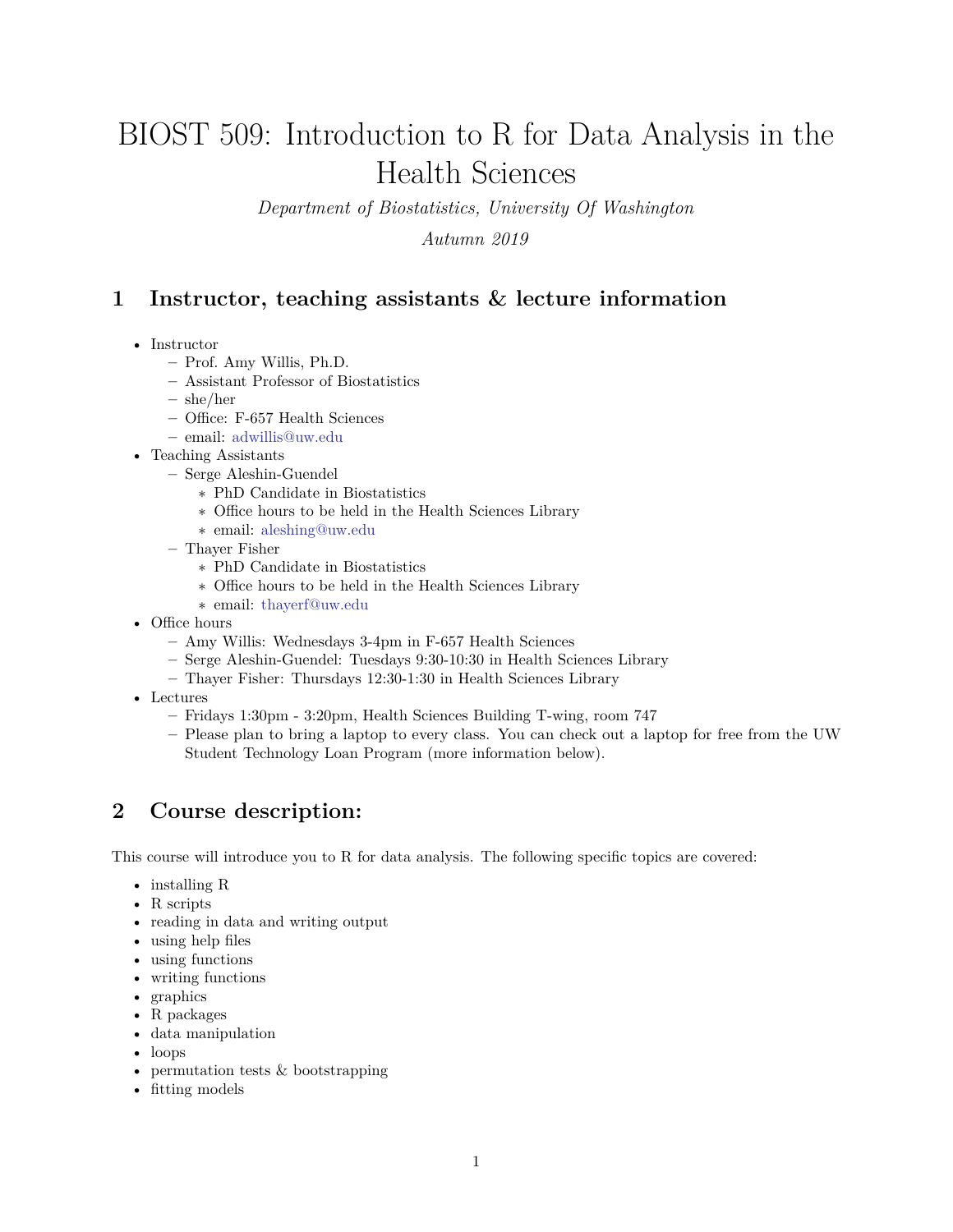*The course covers loading, transforming, summarising and plotting data. We will discuss fitting regression models; but interpretation, model specification, inference and prediction are not covered in this class. If you would like to learn about modeling/inference/prediction, you may be better served by BIOST 508, BIOST 511, BIOST 512, BIOST 517, or BIOST 518.* **These courses use R too.** *More information about these options can be found at [https:// www.biostat.washington.edu/ courses/ sequences.](https://www.biostat.washington.edu/courses/sequences)*

# **3 Student learning goals**

The objective of this course is to give you the **confidence** and **skills** to perform data analysis in R.

To achieve this goal, we will

- Learn the syntax of R
- Gain experience loading, transforming, summarising and plotting data
- Develop a repertoire of strategies to troubleshoot and expand your understanding of R, both within and beyond the scope of this class

# **4 Required texts and materials**

This syllabus, the lecture slides, the in-class exercises, the homework materials, and other resources will be posted in our Canvas site: [https://canvas.uw.edu/courses/1318439/announcements.](https://canvas.uw.edu/courses/1318439/announcements)

# **5 Prerequisites**

An upper-division course in statistics/biostatistics, or permission of the instructor, is necessary for you to be enrolled in the course. *Please contact me to obtain permission to take the class if you have not completed an upper-division course in statistics/biostatistics.*

If you have not completed an upper-division course in statistics/biostatistics, BIOST 511, BIOST 514 and BIOST 517 are alternatives that do not have bio/statistics prerequisites and will introduce you to R.

# **6 Class schedule 2019**

- 1. September 27 Course logistics, intro to R syntax
- 2. **October 11** tidyverse: Part 1
- 3. October 18 tidyverse: Part 2
- 4. October 25 Plotting data
- 5. November 1 Linear regression in R
- 6. November 8 Logistic regression and generalized linear models in R
- 7. November 15 Advanced data manipulation
- 8. November 22 Writing custom functions
- 9. **December 6** Recap and further practice

*There will be no lecture on October 4 (Week 2)*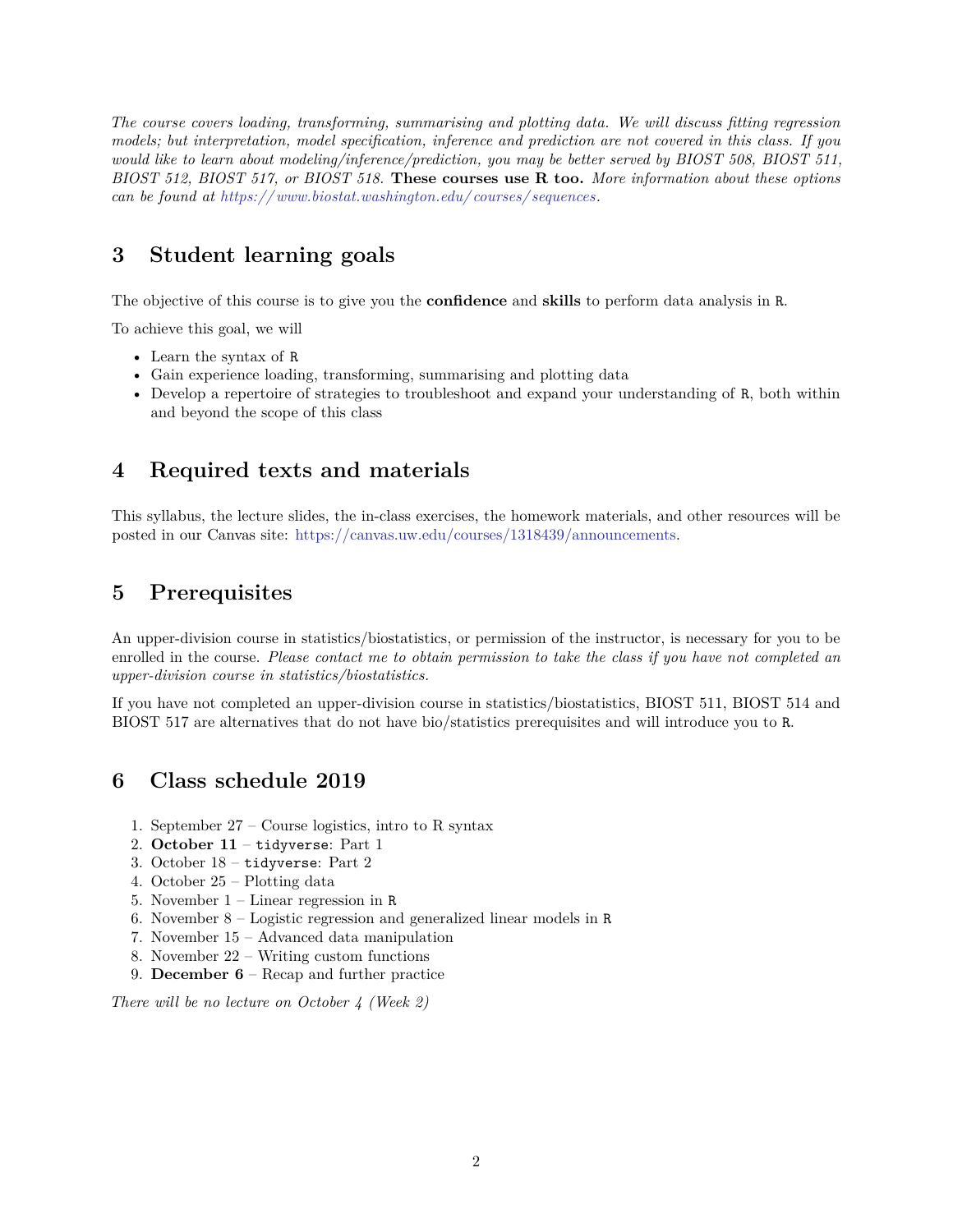### **7 Class sessions**

The general structure for lecture time will be approximately 60 minutes of lecture, approximately 5 minutes for a break, then approximately 45 minutes of in-class exercises. The TAs and I will be present to help you with the exercises, and your answers to the exercises will be due via Canvas at the end of the lecture time. Please plan to bring a laptop to every class. You can check out a laptop for free from the UW Student Technology Loan Program: [https://stlp.uw.edu/equipment/laptops.](https://stlp.uw.edu/equipment/laptops)

# **8 Course Grades**

BIOST 509 is a CR/NC Class. In order to receive credit (CR) for this course, you must obtain at least 28 points out of a possible 32 points. There will be 8 homeworks (2 points each) and 8 in-class exercises (2 points each).

These points are easy to get! You get 2 points for a good effort on each homework (submitted on time), and 2 points for a good effort on each in-class exercise (submitted on time). Therefore to receive credit, simply attend class, complete 7 out of 8 in-class exercises, and 7 out of 8 homeworks.

#### **8.1 In-class exercises**

There will be in-class exercises made available at the beginning of every class and due at the end of every class (same day). Responses are due via Canvas. Each in-class exercise set is worth two points and graded as follows:

- 2 points: All responses are correct or show a thoughtful attempt at a solution; and the response is submitted on time
- 1 point: The response does not thoughtfully attempt all questions; and/or is turned in late
- 0 points: The response does not attempt any questions and/or is submitted more than one week late

The in-class exercises are short and are designed to be completed during class time.

#### **8.2 Homeworks**

There will be a homework set made available at the end of every class. It is to be submitted via Canvas before the next class. Each homework set is worth two points and is graded as follows:

- 2 points: All responses are correct or show a thoughtful attempt at a solution; and the response is submitted on time
- 1 point: The response does not thoughtfully attempt all questions; and/or is turned in late
- 0 points: The response does not attempt any questions and/or is submitted more than one week late

The homeworks are designed to reinforce your mastery of the skills covered in the lecture. They should be straightforward, and require less than 3 hours of work on average. If you are consistently spending more than 3 hours on the homeworks, please come to office hours so we can help you streamline your process.

#### **8.3 Audit policy**

Unfortunately we are unable to allow auditors for the class at this time.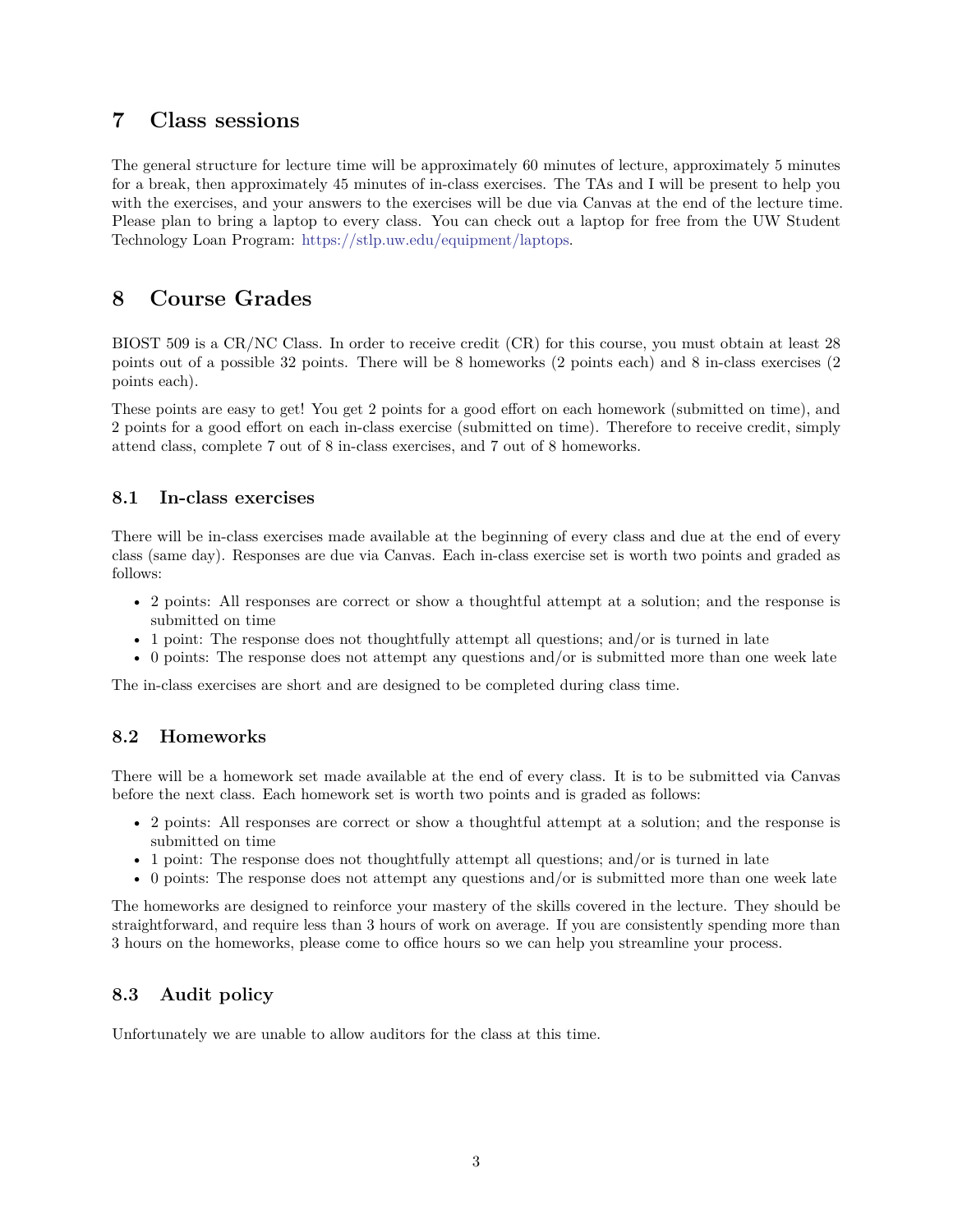### **9 Land Acknowledgment**

I share the University of Washington's acknowledgement of the Coast Salish people of this land; the land which touches the shared waters of all tribes and bands within the Duwamish, Suquamish, Tulalip and Muckleshoot nations.

### **10 Course Policies**

#### **10.1 Course communication**

#### **10.1.1 Course updates**

I will post any updates for the class using the Canvas Announcements. Please make sure that your Canvas settings for an "Announcement" will alert you "ASAP."

#### **10.1.2 Contacting me**

My contact info is on page 1 of this syllabus or you can contact me via Canvas. I will do my best to respond to emails as soon as possible, and within 48 hours (M-F).

If you have a question about R, to clarify a homework question, or have another question related to the course material, please post your question to the Discussion forum on Canvas. It is very likely that someone else will have the same question as you, and sharing your question with the class allows everyone to benefit. You are encouraged to help answer your peers' questions, too.

#### **10.2 Use of technology in the classroom**

Please plan to bring a laptop to every class to complete the in-class exercises. You can check out a laptop for free from the UW Student Technology Loan Program: [https://stlp.uw.edu/equipment/laptops.](https://stlp.uw.edu/equipment/laptops)

Laptops and other devices may be used for purposes directly related to class activities (e.g., in-class exercises and polls). Using devices for other activities (e.g., checking email or working on something else) detracts from our learning environment.

#### **10.3 Learning environment**

I take seriously my role as an advocate for your learning in this class. In addition to providing information, assignments and activities that I hope will support your learning, I will do my best to help us maintain the classroom as a supportive learning environment that respects diversity. On our first day of class *we will create ground rules together* to follow in promoting a productive learning environment for all members of the class. If you have a concern at any point in the course, I encourage you to communicate it to me. **Please let me know of ways to improve the effectiveness of the course for you personally, or for other students.**

#### **10.4 Accommodations for students**

#### **10.4.1 Disability accommodations**

I share the University of Washington's commitment to providing access, equal opportunity, and reasonable accommodation for students with disabilities. I am happy to work in conjunction with the Disabilities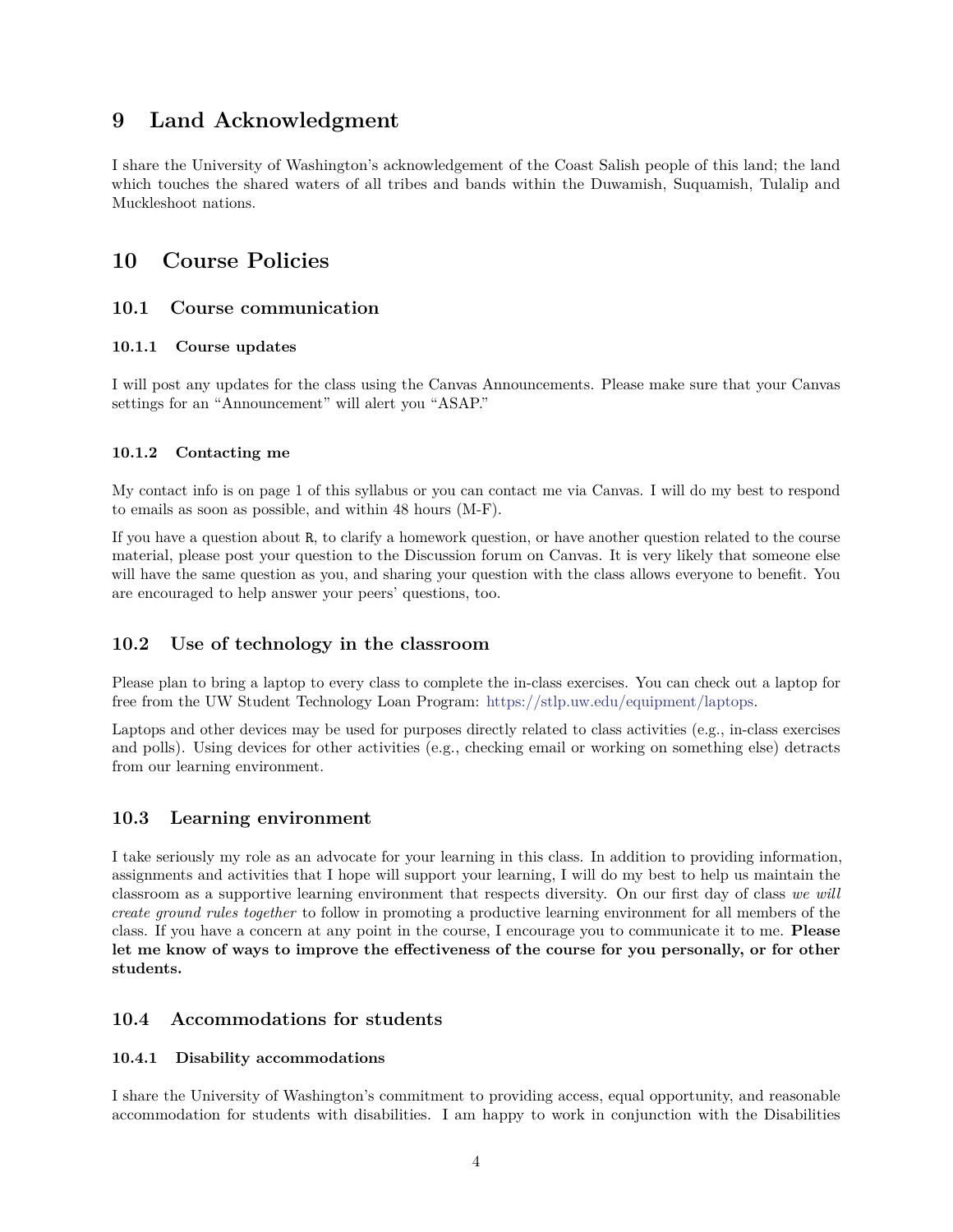Resources for Students office. If you would like information or to request disability accommodations, contact Disability Resources for Students (Seattle Campus) at 206.543.8924/V, 206.543.8925/TTY, or via email at [uwdrs@uw.edu.](uwdrs@uw.edu) If you have a letter from the Disabilities Resources for Students office indicating you have a disability that requires academic accommodations, please present the letter so we can ensure that you have the appropriate accommodations. **Regardless** of whether you have an official letter, please feel free to talk with me about any aspect of accommodations or accessibility.

#### **10.4.2 Religious accommodations**

Washington state law requires that UW develop a policy for accommodation of student absences or significant hardship due to reasons of faith or conscience, or for organized religious activities. The UW's policy, including more information about how to request an accommodation, is available at Religious Accommodations Policy [\(https://registrar.washington.edu/staffandfaculty/religious-accommodations-policy/\)](https://registrar.washington.edu/staffandfaculty/religious-accommodations-policy/). Accommodations must be requested within the first two weeks of this course using the Religious Accommodations Request form [\(https://registrar.washington.edu/students/religious-accommodations-request/\)](https://registrar.washington.edu/students/religious-accommodations-request/).

#### **10.5 Diversity and inclusion**

Diverse backgrounds, embodiments, and experiences are essential to the critical thinking endeavor at the heart of university education. Therefore, I expect you to follow the UW Student Conduct Code in your interactions with your colleagues and us in this course by respecting the many social and cultural differences among us. These may include, but are not limited to: age, cultural background, disability, ethnicity, family status, gender identity and presentation, citizenship and immigration status, national origin, race, religious and political beliefs, sex, sexual orientation, socioeconomic status, and veteran status.

On our first day of class *we will create ground rules together* to follow in promoting a productive learning environment for all members of the class. I am committed to making this class an equitable learning environment. Please talk with me right away if you experience disrespect in this class, and I will work to address it as best I can. I hope you will feel comfortable speaking with me if you feel that I could make my classroom more inclusive. If you do not feel comfortable speaking with me, I encourage you to contact [DCinfo@uw.edu,](DCinfo@uw.edu) a resource for students with classroom climate concerns. If you make a request to me and you do not feel my response has been adequate, please contact the chair of the Biostatistics department: [bchair@uw.edu.](bchair@uw.edu)

#### **10.6 Academic integrity**

UW students are expected to maintain the highest standards of academic conduct, professional honesty, and personal integrity. The School of Public Health (SPH) is committed to upholding standards of academic integrity consistent with the academic and professional communities of which it is a part. Plagiarism, cheating, and other misconduct are serious violations of the University of Washington Student Conduct Code (WAC 478-120). I expect you to know and follow the university's policies on cheating and plagiarism, and the SPH Academic Integrity Policy. Any suspected cases of academic misconduct will be handled according to University of Washington regulations. For more information, see the University of Washington Community Standards and Student Conduct website.

In this class, the following specific expectations apply:

- You are welcome to discuss the in-class exercises and homeworks with your classmates, but *e-mailing or copying of code from classmates is prohibited*
- You must submit your own solutions individually to the in-class exercises and homeworks